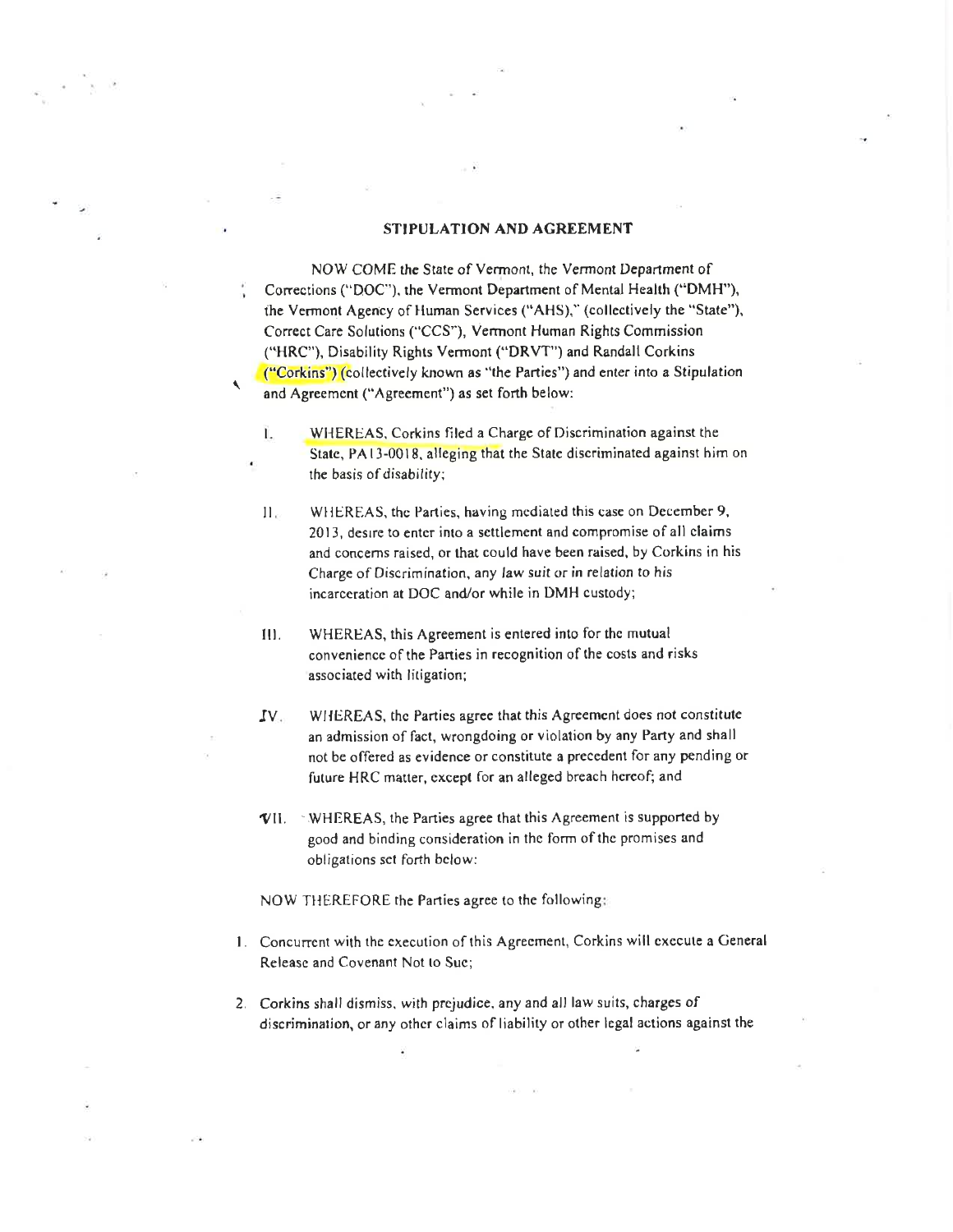State of Vermont, and/or the Vermont Department of Corrections and/or Vermont Dcpartment of Mental Health and/or Agency of Human Serviccs, including, without limitation, the above-describcd Charge of Discriminarion (HRC Case No.: PA l3-0018).;

 $\overline{v} = \frac{\overline{v}}{v} = \overline{v}$ 

- 3. In consideration of the promises and releases set forth in the Agreement, the State agrecs to provide Corkins with a settlemcnt payment of thirty five thousand dollars (\$35,000);
- 4. The State agrees to fulfill its obligations and promises as outlined in Paragraph Five (5) of the attached Mediation Agreement, which is incorporated by reference herein;
- 5. The Vermont Human Rights Commission agrees that it will deem this matter resolved and it will not pursue legal action against the State based upon the above referenced Charge of Discrimination except to enforce the terms of the agrecment;
- 6. Corkins acknowledges and agrecs that he shall not receive any other form ol benefit, compensation or relief other than that which is expressly stated herein;
- 7. Corkins freely and voluntarily agrees to all terms of this Agreement and acknowledges that he undcrstands all thc tcrms of this Agreement, has had ample time to consult with an attorney prior to signing this Agreement, is competent to sign this Agreement, and does so knowingly, voluntarily and without duress or undue influence;
- 8. This Agrecment resolves all legal issues and disputes between the Parties concerning Corkins' incarceration at DOC and/or while in DMH custody through the date of the execution of this agreement;
- 9. This Agrecment and the attached Mediation Agreement set fonh all the terms of the Parties' understanding and there are no other promises or obligations other than what is specifically stated therein;
- 10. 'fhis Agreemcnt may not be ame nded or modified except by writtcn instrument executed by all of the Parties hereto;
- <sup>I</sup>l. This Agreement rnay be executed in counterparts. which together shall constitutc one agrccment. This Agreement is fully enforceable with signatures provided by facsimile or electronic transmission;

Page 2 of 6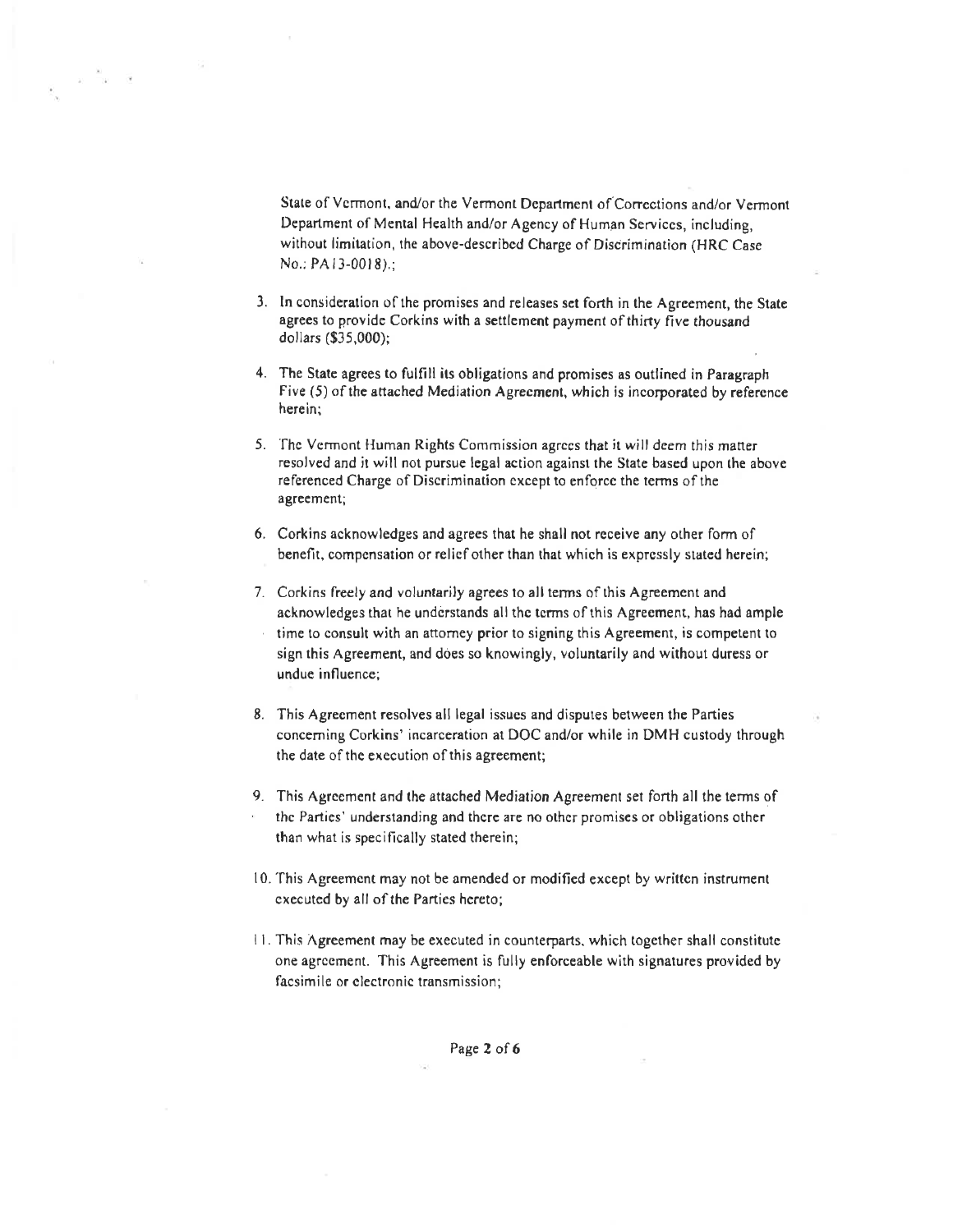Lisa Menard Date Deputy Commissioner Vermont Department of Corrections

 $1/10/14$ 

Frank Reed Date Deputy Commissioner Vermont Department of Montal Health

y (10/14)<br>Dale Mindolay Mislanung<br>Lindsay Browning<br>Assistant Attorney General<br>The State of Vermont and the Bourvey

Date

.<br>Si Agency of Human Services

Sophie 2datny<br>Lugal Counsel Correct Care Solutions

lend 1-17-14 Date

Randall Corkins Charging Party

A.J. Rupon Date Disability Rights Vermont

 $1/10/14$  $_{\text{Date}}$ 

Kardtı Richards **Executive Director** Vermont Human Rights Commission

Page 3 of 6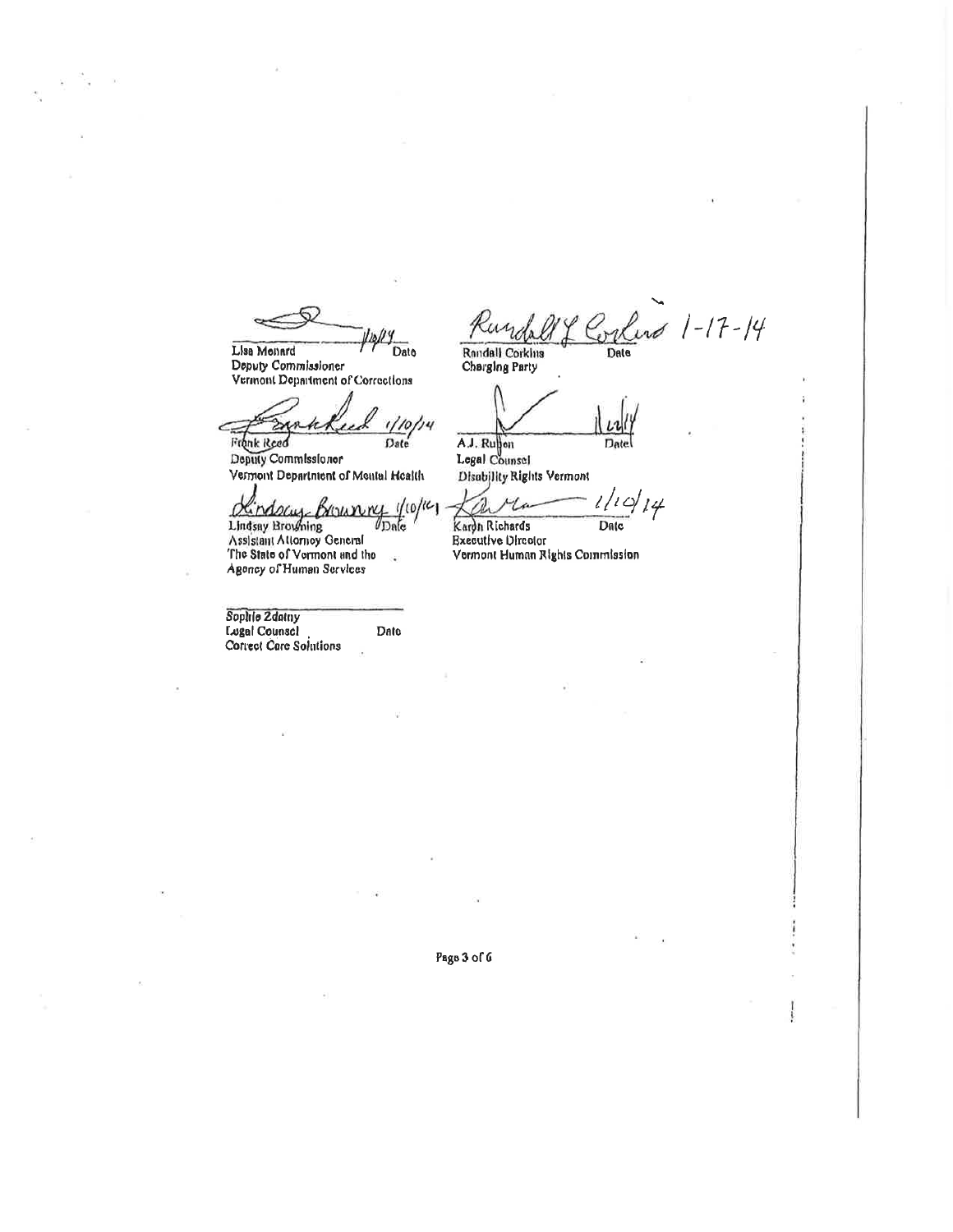Lisa Menard Date Deputy Commissioner Vermont Department of Corrections

÷.

Randall Corkins Charging Party Date

Frank Reed Date Deputy Commissioner Vermont Department of Mental Health A.J, Ruben Legal Counsel Disability Rights Vcrmont Date

Lindsay Browning Date Assistant Attorney General State of Vermont

# eeldative 1/13/14<br>
Sophie Zdatny<br>
Legal Counsel Date

Legal Counsel Corrcct Carc Solutions

Karen Richards Date Executive Director Vennont Human Rights Copission

Page 3 of 6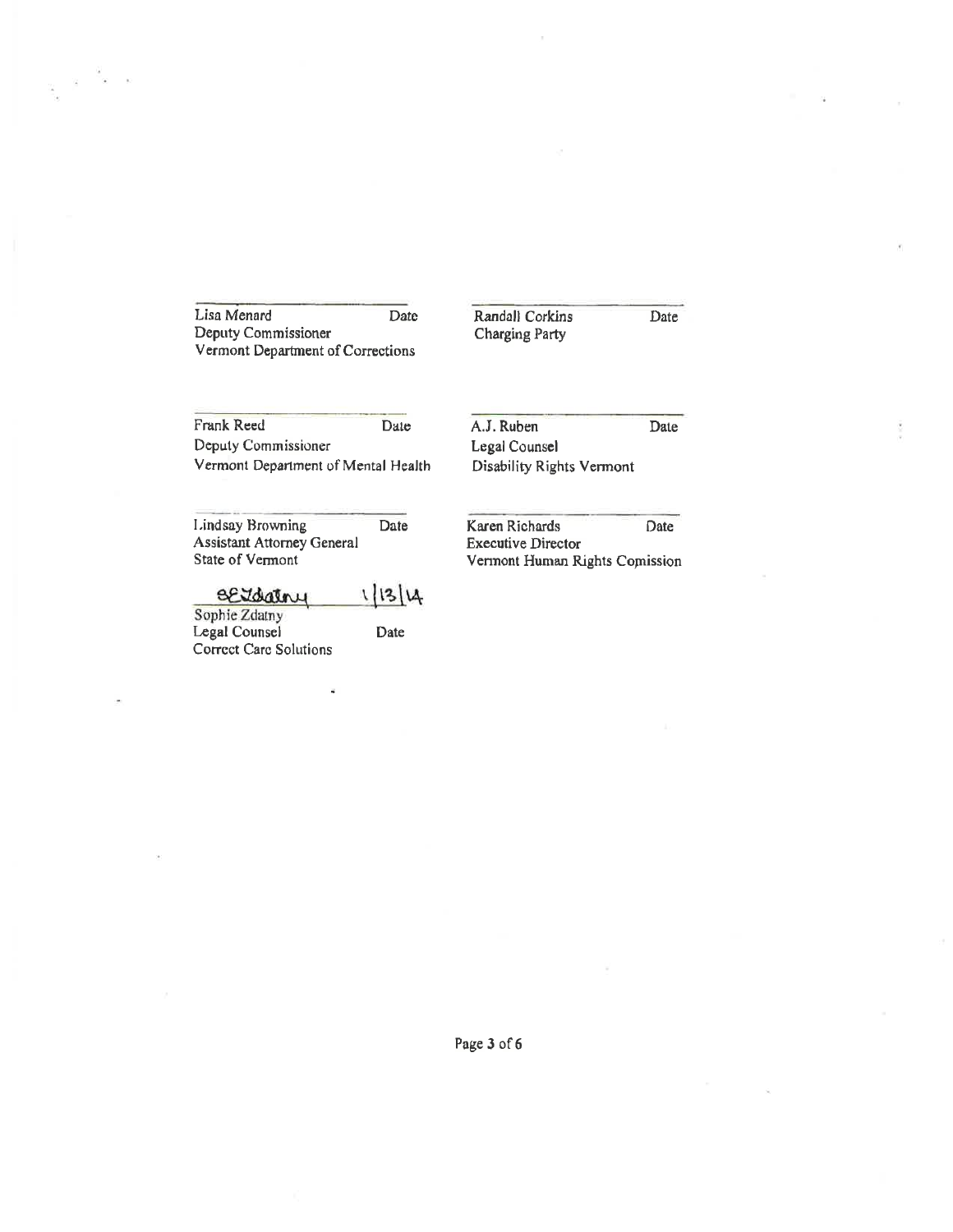#### GENERAL RELEASE AND COVENANT NOT TO SUE

- 1. Randall Corkins on behalf of hirnself, his heirs, executors, administrators, successors, or assigns, for the valuable consideration described above, and for other good and valuable consideration, agrees to relinquish, release and hold harmless Correct Care Solutions (CCS), and/or the Vermont Department of Corrections (DOC). Vcrmont Department of Mcntal llcalth (DMH), Vermont Agency of Human Services (AHS) and/or the State of Vermont, and all departments, agencies, and boards thereof, and all present and former employees, officers, agents, representatives, board members, contractors, successors, and assigns of the DOC, DMH, AHS and/or the State of Vermont and/or CCS, for all claims and matters whatsoever, known or unknown, arising from the beginning of time through thc date of the cxecution of this release. for all claims and causes of action in any forum, judicial or administrative, including but not limited to all disputes existing with respect to the matters giving rise to this Agreement, all of which are hereinafter called the "Released Claims." The Released Claims include without limitation, any rights or claims arising under common law, 42 U.S.C. § 1983, Fcderal or State Constitutions, the Amcricans with Disabilities Act (ADA), the ADA Amendments Act of 2008, the Religious Land Use and Institutionalized Persons Act (RLUIPA), the Vermont Fair Housing and Public Accommodations Acl, or arising under any other federal, state or local laws or regulations. The Released Claims also include, without limitation, any clairns for attorneys' fees. court costs, or expert witncss fees.
- 2. Corkins covenants and agrees not lo sue CCS and/or the DOC, DMll, AHS, and/or State of Vermont, all departments, boards, and agencies thereof, and all present and former employces, board members, officers, agents, representatives, contractors, successors, and assigns of the State, in any capacity whatsoever, including both individual and oflicial capacities. for any of the aforementioncd Released Claims, specified or unspecified.
- This release includes one exception that appcars in this paragraph and no other exceptions: 3
	- i. Corkins does not waive his right to any claim of legal liability against the State of Vermont, its officers, agents, employees, or assigns, and/or CCS which may arise from breach of the terms of this Agreement when recourse is necessary to enforce such terms.

Page 4 of 6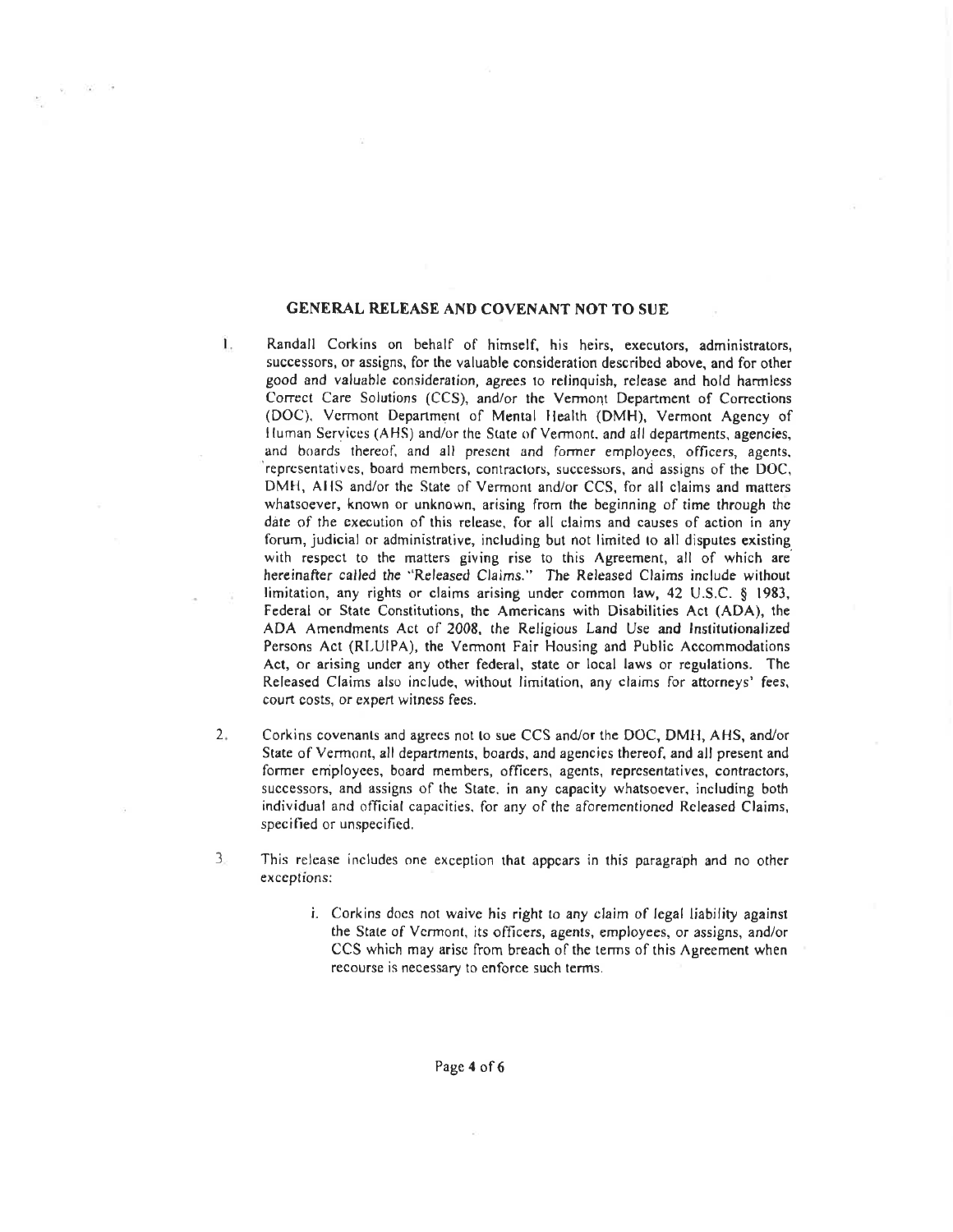$4<sub>1</sub>$ Corkins acknowledges that he has granted this General Release voluntarily and with the advice of legal counsel.

42 Conlux

Randall Corkins

 $\frac{1-\frac{7}{4}}{2}$ Date

STATE OF VERMONT, COUNTY OF <u>Orleans</u>

On this 17 day of Tanuary 3014, before me personally appeared<br>Randall Corkins, known to me (or satisfactorily proven) to be the person whose name he<br>subscribed to the foregoing instruments and acknowledged that he executed purposes therein contained as his free act and deed.

Lung A Breuster /Lisa J Breuster<br>Notary Public

My Commission expires  $2 \cdot 10 \cdot 15$ 

Page 5 of 6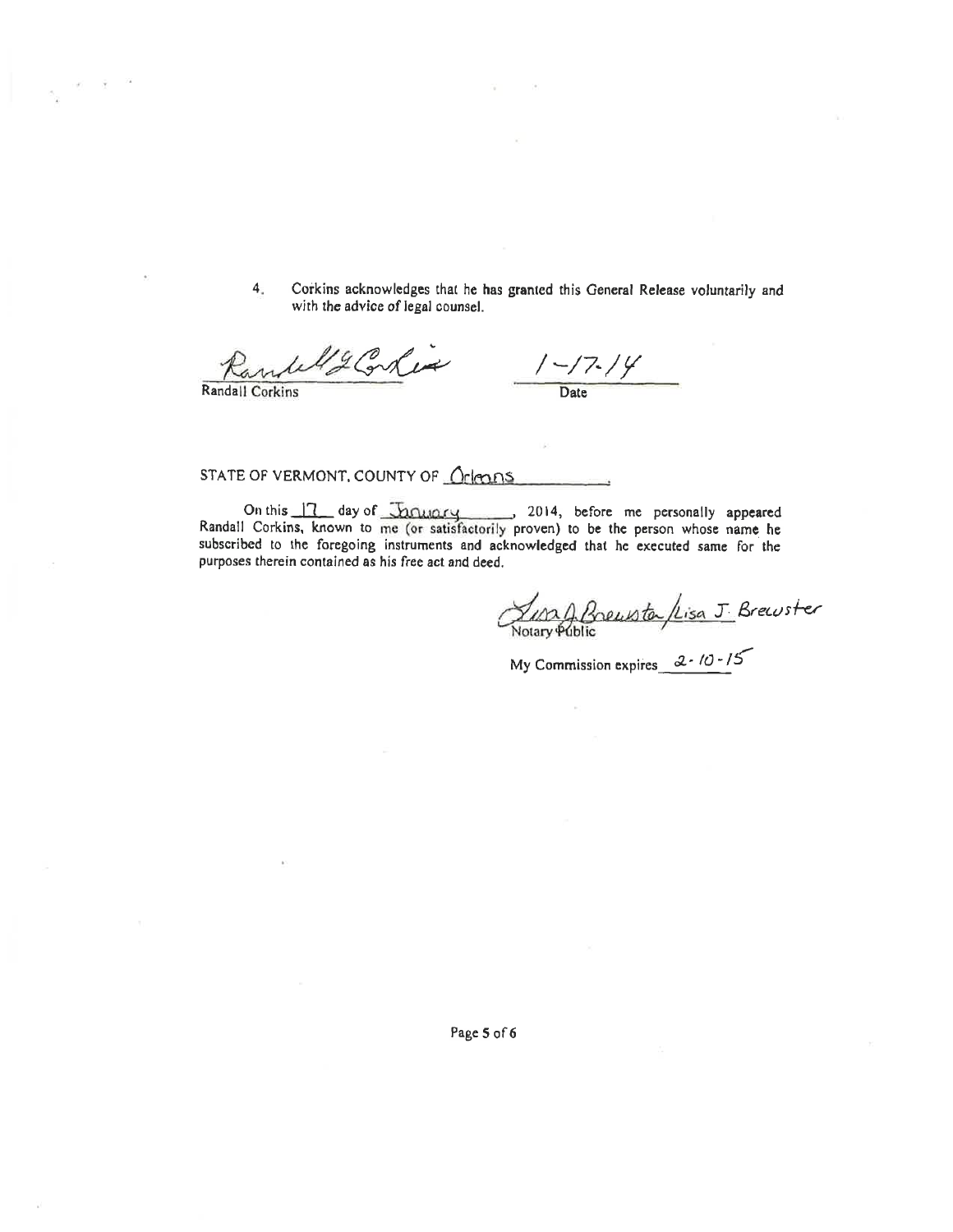## STATE OF VERMONT HUMAN RIGHTS COMMISSION

) ) ) ) ) ) ) )

**Randall Corkins Complainant** 

v.

CHARGE NO. PA13.OO18

Vermont Departmont of Corrections And Department of Mental Health **Respondents** 

This Post-Litigation Conciliation Agreement is hereby approved and no further action, other than any action necessary to enforce the terms and conditions of the agreement, will be taken by the Human Rights Commission regarding the charge of public accommodation discrimination based on disability, HRC Charge No. PA13-0018.

 $\mathbf{1}$ 

Dated at  $\frac{B^{\infty}r}{2}$ , Vermont, this  $23^{7}$  day of  $By:$  large Mayasterrion Mary Mayaffersion

&b5'cnt-

Nathan Besio, Commissioner

Mary Brodsky, Commissioner

Mercedes Mack, Comm

P.

Donald Vickers, Commissioner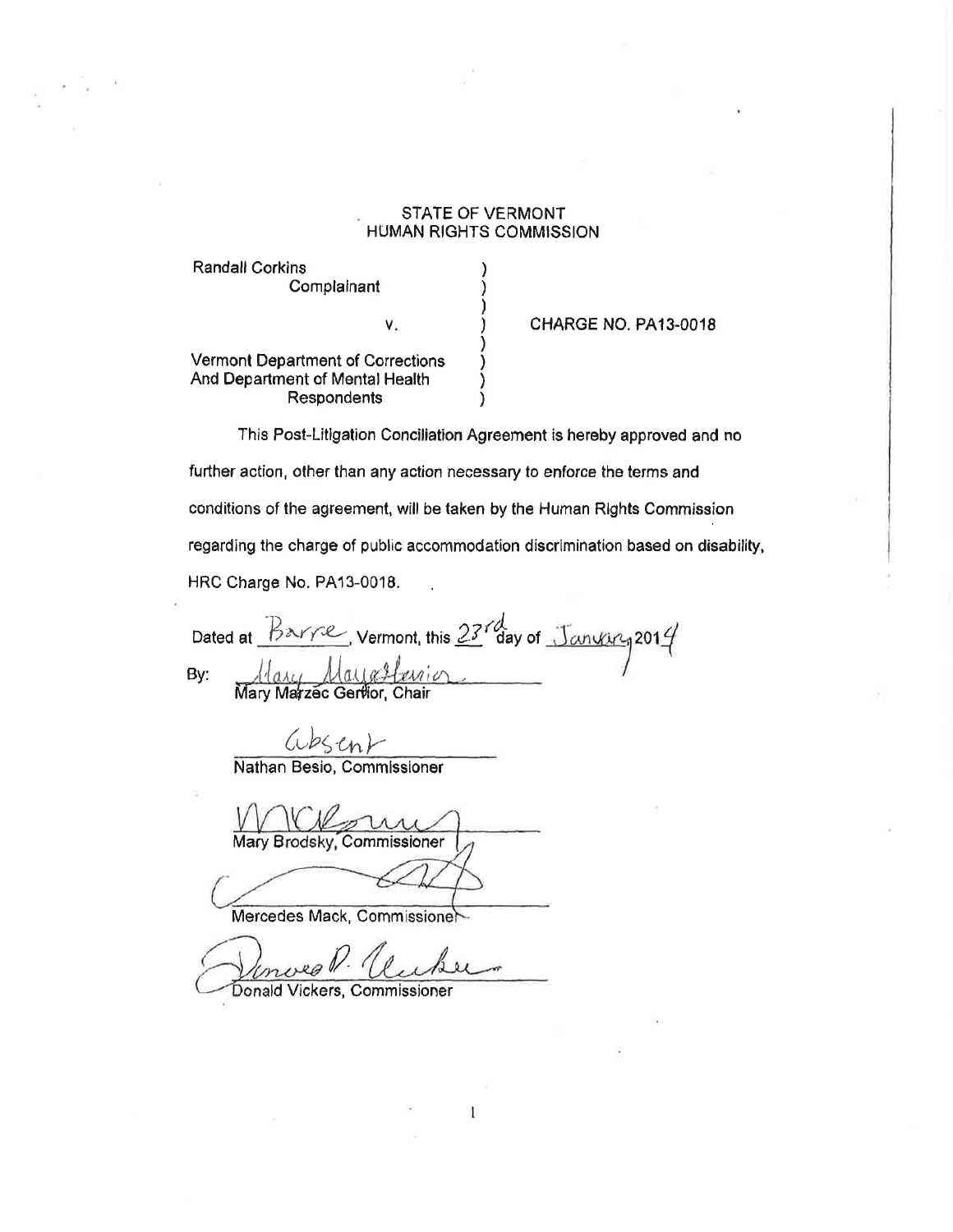#### SETTLEMENT AGREEMENT

Following mediation with the assistance of Michael Marks, Esq., the Parties signing below have reached the following settlement agreement in reference to all of the issues arising out of or related to the following case: Randal Corkins v State of Vermont Agency of Human Services as described in mediation statements, ("Claim"). The Parties shall exchange the documents and payments required to implement the following.

Τ. Approval of Agreement. This Agreement is contingent upon approval by the Secretary of Administration. If not approved, this Agreement shall be null and void.

2. No Suit on Claim. No Party shall file suit on the Claim. Each side shall bear its own costs and attorney's fees.

 $3.$ General Release. Mr. Corkins shall provide a General Release to all other Parties named in the Claim in a form reasonably acceptable to all counsel. The General Release shall cover all claims, including any claims for attorney's fees, that were or could have been raised by Mr. Corkins for any reason in the Claim or otherwise against the Parties named in the Claim, extending to any unknown, undiscovered, and undiscoverable claims of any nature, and all persons who could in any way be subjected to these claims, including principals, members, employees, agents, officers, shareholders, insurers and indemnitors. The General Release shall not affect obligations arising under this Agreement, which shall remain fully enforceable.

4. Payment. Within thirty days of receipt of the signed Release Mr. Corkins shall receive a total settlement of Thirty-Five Thousand Dollars (\$35,000.00).

- 5 Other Agreements.
	- A) DOC will use its best efforts to avoid the use of force with individuals in its facilities who are waiting placement in a level one mental health bospital bed ("Delayed Placement Persons") except in emergent circumstances to ensure the immediate physical safety of the individual, a staff member or others. All

ł

West N 80 Vo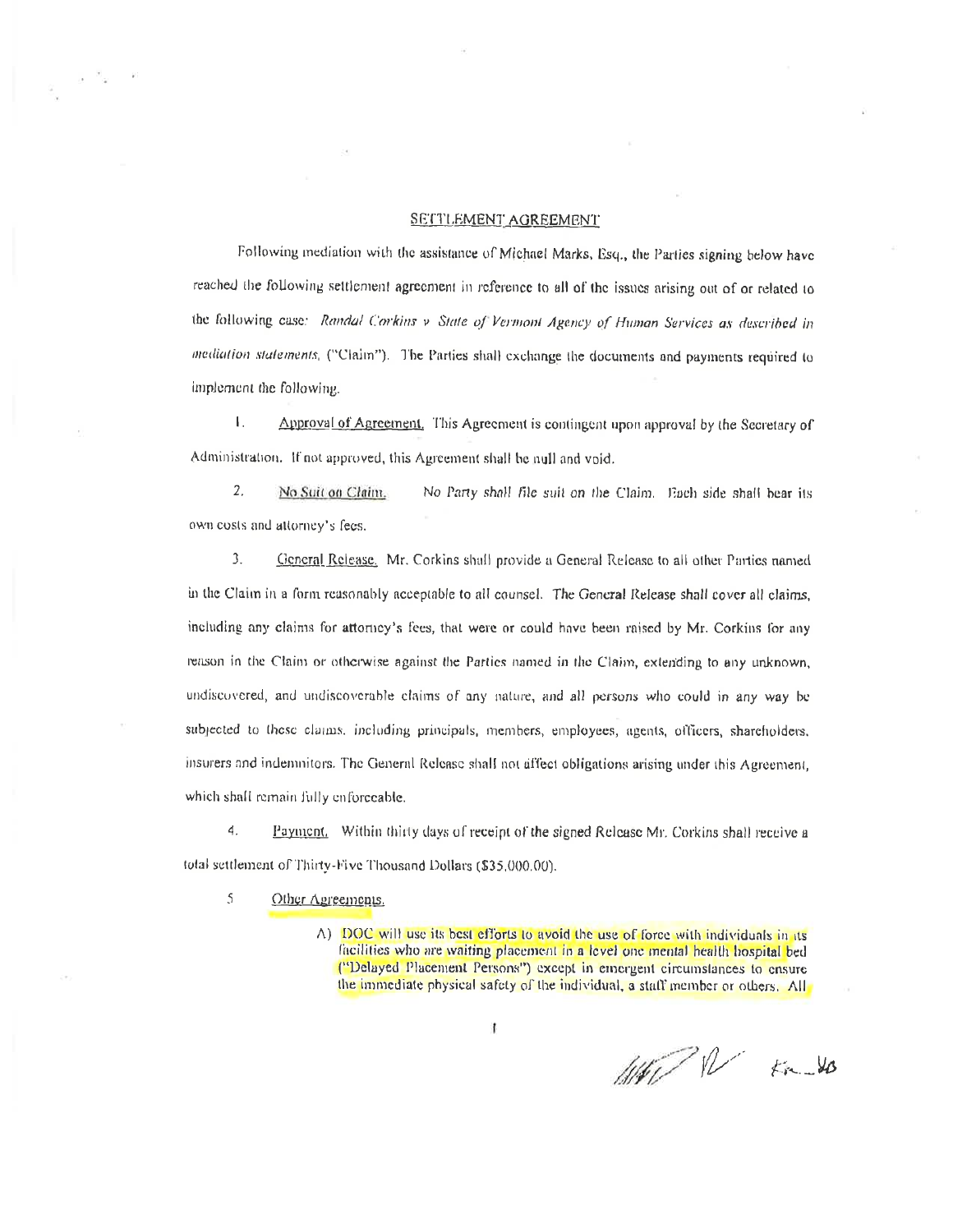uses of force with Delayed Placement Persons (except in emergent circumstances to ensure the immediate physical safety of the individual, a staff member or others) shall be subject to review within two weeks by a team consisting of DOC medical staff or contractors, an employee of the Department of Mental Health, and DOC personnel to review the use of force and potential alternatives to use of force in the future with such individuals. The review will occur within two weeks.

- B) DOC will use its best efforts to provide Delayed Placement Persons with the same access to services, recreation, medical and mental health services as similarly classified individuals consistent with the Delayed Placement Person's mental health behavioral plan, DOC classification and applicable DOC polices and directives.
- C) AHS shall send the following letter to Mr. Corkins: "You have objected to the use of force against you while you were in our facility waiting for a level one mental health hospital bed. In particular, you have objected to the use of OC spray on three occasions. We appreciate that you believe these uses of force were not warranted and wrong. At AHS, we agree that we should take all prudent steps to minimize the circumstances in which force is applied to those in the care of the Department of Corrections. Since the incident involving you, we have taken steps to minimize the circumstances in which force will be applied to those waiting for a level one mental health hospital bed. That process has continued in negotiations with you and your attorneys. Your input has been helpful to AHS and informed us in making changes and provided the basis for our settlement with you. We thank you for your efforts on this important issue, and hope that our settlement belps all of the parties to move forward."
- D) The Department of Corrections will notify Disability Rights of Vermont within four business days of the use of force by DOC with a Delayed Placement Person that do not involve emergent circumstances to ensure the immediate physical safety of the individual, a staff member or others.
- E) The Department of Corrections will provide training on this Agreement to its staff within six months on the requirements of this Agreement.

Miscellaneous. This Agreement represents a compromise to avoid litigation. By making 6

this Agreement, no Party makes any admission concerning the strength or weakness of any claim. This Agreement is a comprehensive agreement; all prior understandings and discussions are merged into this Agreement. This Agreement may only be amended by a written instrument signed by all Parties. The Parties shall execute such additional documents as are reasonably requested to implement this Agreement. This Agreement shall be interpreted under the laws of the State of Vermont. All Parties were represented by counsel in the drafting of this Agreement. The presumption against the drafter shall

<u> M</u>  $K_{4n}$  43